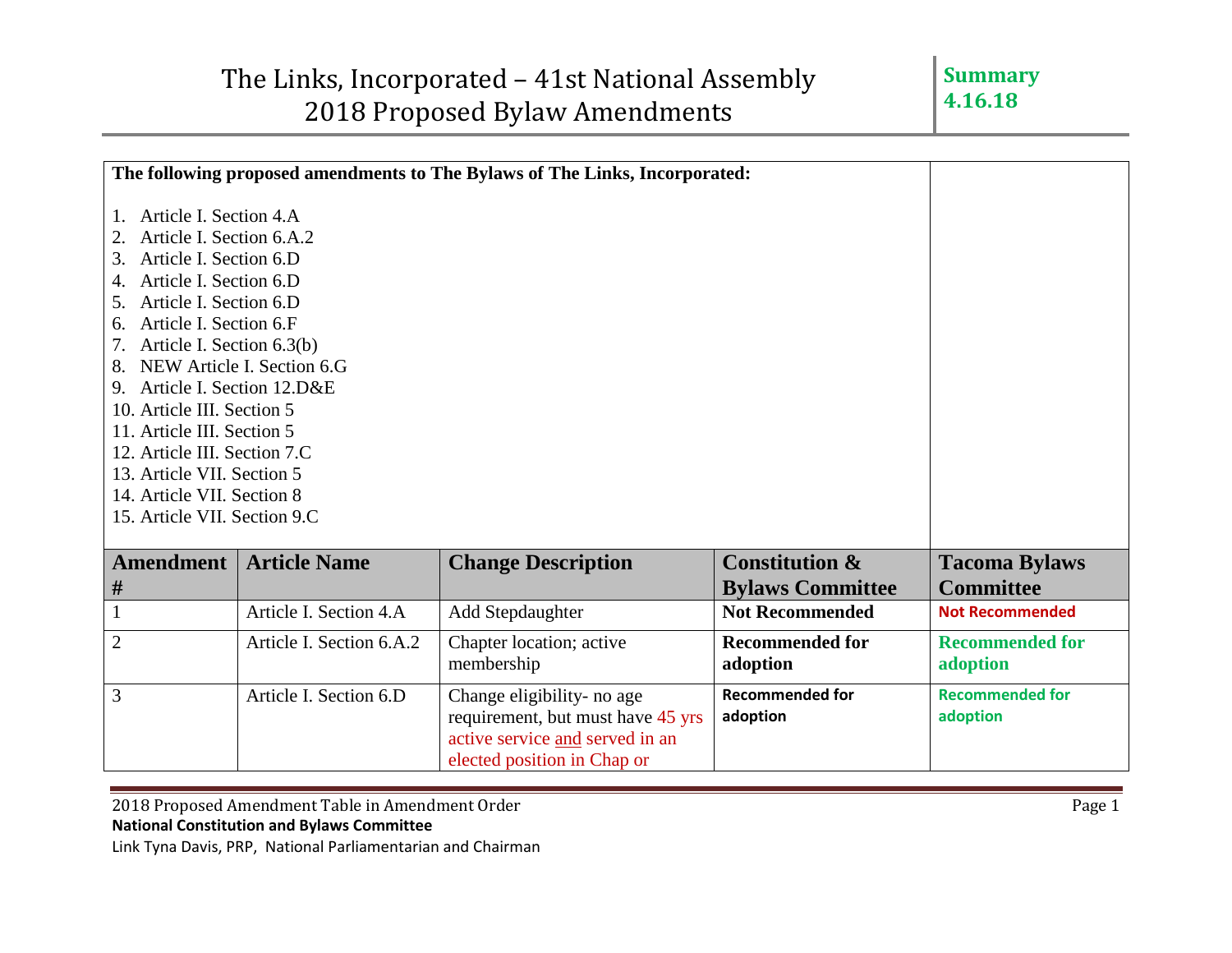## The Links, Incorporated – 41st National Assembly 2018 Proposed Bylaw Amendments

|                |                               | elected/appointed position on        |                        |                        |
|----------------|-------------------------------|--------------------------------------|------------------------|------------------------|
|                |                               | Area or National level.              |                        |                        |
| $\overline{4}$ | Article I. Section 6.D        | Remove Alumna to align with          | <b>Recommended for</b> | <b>Recommended for</b> |
|                |                               | original intent of Link who          | adoption               | adoption               |
|                |                               | proposed Platinum status-honor       |                        |                        |
|                |                               | those "still active" with their      |                        |                        |
|                |                               | Chapters.                            |                        |                        |
| 5              | Article I. Section 6.D        | Platinum membership status upon      | <b>Recommended for</b> | <b>Recommended for</b> |
|                |                               | date of certification v National     | adoption               | adoption               |
|                |                               | Assembly                             |                        |                        |
| 6              | Article I. Section 6.F        | Provisory Status; new language       | <b>Not Recommended</b> | <b>Not Recommended</b> |
|                |                               | Current language is unclear,         |                        |                        |
|                |                               | subject to different interpretations |                        |                        |
|                |                               | & some subjectivity.                 |                        |                        |
| $\overline{7}$ | Article I. Section 6.3(b)     | 1 in 5 Exception—Exception           | <b>Recommended for</b> | <b>Recommended for</b> |
|                |                               | <b>Approved by Area Exec Comm</b>    | adoption               | adoption               |
|                |                               | instead of Nat Exec Comm of the      |                        |                        |
|                |                               | explanation member provides for      |                        |                        |
|                |                               | failing to meet 1:5 requirement      |                        |                        |
| 8              | <b>NEW</b> Article I. Section | Creates a new membership status      | <b>Not Recommended</b> | <b>Not Recommended</b> |
|                | 6.G                           | for Caregivers-Language too          |                        |                        |
|                |                               | broad-like language Amendmt 6        |                        |                        |
| 9              | Article I. Section            | <b>Change Reinstatement vote</b>     | <b>Not Recommended</b> | <b>Not Recommended</b> |
|                | 12.D&E                        | requirement from 2/3 to Majority     |                        |                        |
| 10             | Article III. Section 5        | Qualification for Area Officers      | <b>Recommended for</b> | <b>Recommended for</b> |
|                |                               | (Area Director and Area Vice         | adoption               | adoption               |
|                |                               | Director)- must attend 1 Area        |                        |                        |
|                |                               | Conf, 1 National Assembly and 1      |                        |                        |
|                |                               |                                      |                        |                        |

2018 Proposed Amendment Table in Amendment Order **Page 2** Page 2 **National Constitution and Bylaws Committee**

Link Tyna Davis, PRP, National Parliamentarian and Chairman